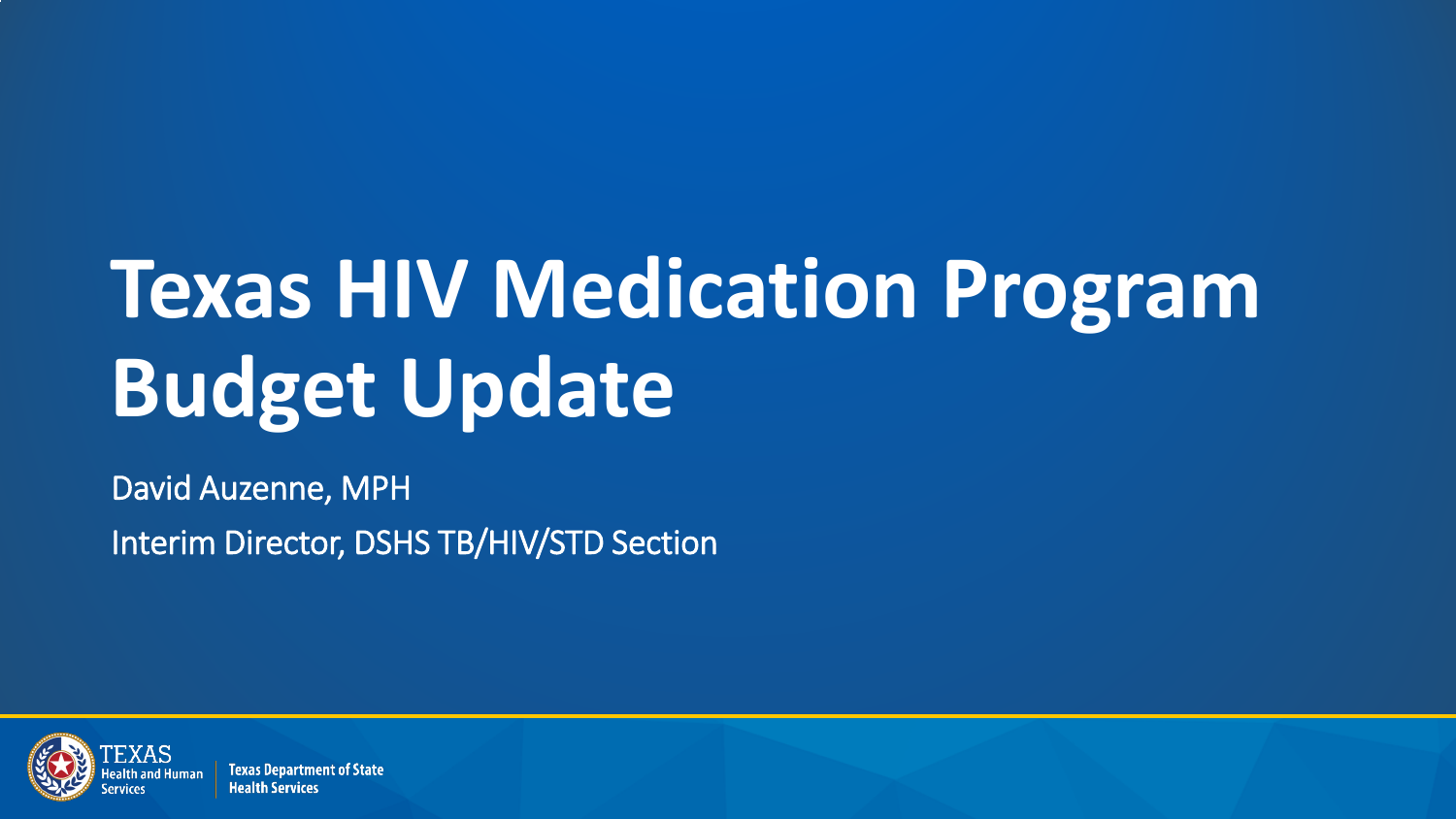## **Monthly THMP Financial Report**

| <b>Budget Description</b>                               | <b>By 2021</b><br><b>Expanded</b> | <b>By 2022</b><br><b>Budgeted</b> | <b>By 2022</b><br><b>Obligated</b> | <b>By 2022</b><br><b>Expanded</b> | <b>By 2022</b><br><b>Remaining</b> |
|---------------------------------------------------------|-----------------------------------|-----------------------------------|------------------------------------|-----------------------------------|------------------------------------|
| General Revenue (GR)                                    | \$1,500,000                       | \$5,693,151                       | \$5,693,151                        |                                   | \$5,693,151                        |
| <b>GR Match/MOE</b>                                     | \$566,661                         | \$2,471,807                       | \$2,471,807                        |                                   | \$2,471,807                        |
| <b>HIV Vendor Dug Rebates</b>                           | \$8,065,377                       | \$15,552,875                      | \$9,000,000                        | \$6,000,000                       | \$9,552,875                        |
| Coronavirus Relief Fund*                                | \$34,400,000                      | \$14,800,000                      | \$14,800,000                       | \$14,800,000                      |                                    |
| <b>HIV Care Formula Grants</b>                          | \$69,670,440                      | \$93,885,662                      | \$82,179,592                       | \$8,176,445                       | \$85,709,217                       |
| Maternal & Child Health Services Block Grant (MCH)      | \$4,800,000                       |                                   |                                    |                                   |                                    |
| Appropriated Receipts – Misc. (Rx refunds; $3rd$ party) | \$700,000                         | $\overline{\phantom{a}}$          |                                    |                                   |                                    |
| <b>Total All Funds</b>                                  | \$119,702,477                     | \$132,403,495                     | \$114,144,550                      | \$28,976,445                      | \$103,427,050                      |

State Budget Year (BY) September 1 – August 31 annually. Obligated funding is on a PO for the current BY.

Due to rebate shortfall, BY2021 had one-time funding from other DSHS appropriations in addition to Coronavirus Relief Funds that are typically not available within this appropriation

Total EI for FY22 is \$8,164,958

EI is represented in FY22 budget as GR for \$5,693,151 and GR Match/MOE for \$2,471,807

\*Coronavirus Relief Funds received in BY21 for \$34,400,000

Budgeted & Expended are HIV Medication activities